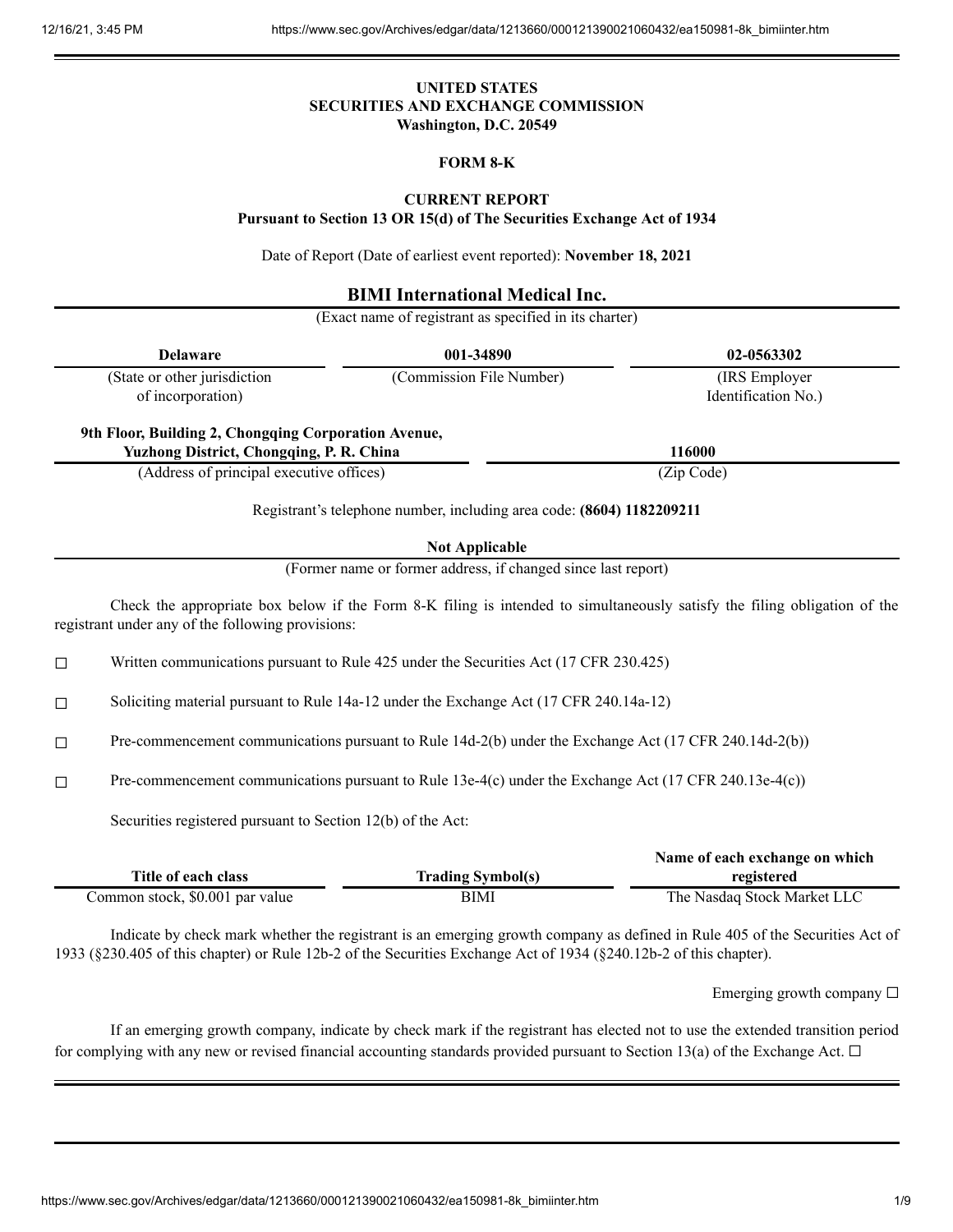## **Item 1.01**. **Entry into a Material Definitive Agreement.**

On November 18, 2021, the Company entered into a Securities Purchase Agreement (the "SPA") with two institutional investors (each a "Holder" and collectively the "Holders") to sell certain senior secured convertible notes (the "Convertible Notes") of the Company in a private placement (the "Private Placement") to the Holders, in the aggregate principal amount of \$7,800,000 having an aggregate original issue discount of 20%, and ranking senior to all outstanding and future indebtedness of the Company. Pursuant to the SPA, two Convertible Notes (each, an "Initial Note" and collectively the "Initial Notes") in an aggregate original principal amount of \$6,500,000 will be issued to the Holders in reliance upon the exemption from securities registration under by Section  $4(a)(2)$  of the Securities Act of 1933, as amended (the "1933 Act"), and Rule 506(b) of Regulation D ("Regulation D") as promulgated under the 1933 Act, together with the issuance of warrants (the "Warrants" and, together with the Convertible Notes, the "Securities") to acquire common stock of the Company (the "Common Stock"), as described below. Each Convertible Note has a face amount of \$3,900,000 for which each Holder will pay \$3,250,000 in cash. Additional Convertible Notes in an aggregate original principal amount not to exceed \$3,900,000 may also be issued to the Holders under the SPA at a later date under certain circumstances. The Convertible Notes are being sold with an original issue discount and do not bear interest except upon the occurrence of an event of default.

The Company will use the proceeds from the sale of the Securities for general corporate purposes, but not, as covenanted in the SPA, directly or indirectly, for (i) the satisfaction of any Indebtedness of the Company or any of its subsidiaries, (ii) the redemption or repurchase of any securities of the Company or any of its Subsidiaries, or (iii) the settlement of any outstanding litigation.

The Convertible Notes mature on the 18-month anniversary of the issuance date, are payable by the Company in installments and are convertible at the election of the Holders as more fully described below.

- The Convertible Notes are convertible at any time or times after the Stockholder Approval Date (as defined below) in whole or in part, at the option of the holders into shares of Common Stock at a rate equal to the amount of principal, interest (if any) and unpaid late charges (if any), divided by a conversion price of \$0.65.
- The floor price per share at which a Convertible Note may be converted is \$0.1557.

Under the terms of the Warrants:

• The Warrants are exercisable at any time or times after the Stockholder Approval Date in whole or in part, at the option of the holders thereof, for shares of the Common Stock for an exercise price of \$0.71.

Notwithstanding the foregoing, as further described below, the Holders are prohibited from converting the Convertible Notes or exercising the Warrants, and any payments of interest and principal in shares of the Common Stock will be held in abeyance, to the extent a Holder would beneficially own more than 4.99% (or 9.99%, if the holder elects the higher threshold) of the Company's outstanding shares of Common Stock after such conversion or payment.

# The Securities Purchase Agreement

The SPA contains certain representations and warranties, covenants and indemnities customary for similar transactions. Under the SPA, the Company agreed to hold a stockholder meeting, by no later than February 15, 2022 (the "Stockholder Approval Date") to approve resolutions (the "Stockholder Resolutions") authorizing the issuance of shares of Common Stock under the Convertible Notes and the Warrants for the purposes of compliance with the stockholder approval rules of the Nasdaq Stock Market ("Nasdaq") (the "Stockholder Approval"). If such approval is not received by the Stockholder Approval Date, the Company will be obligated to continue to seek stockholder approval by May 15, 2022 and every six months thereafter until such approval is obtained.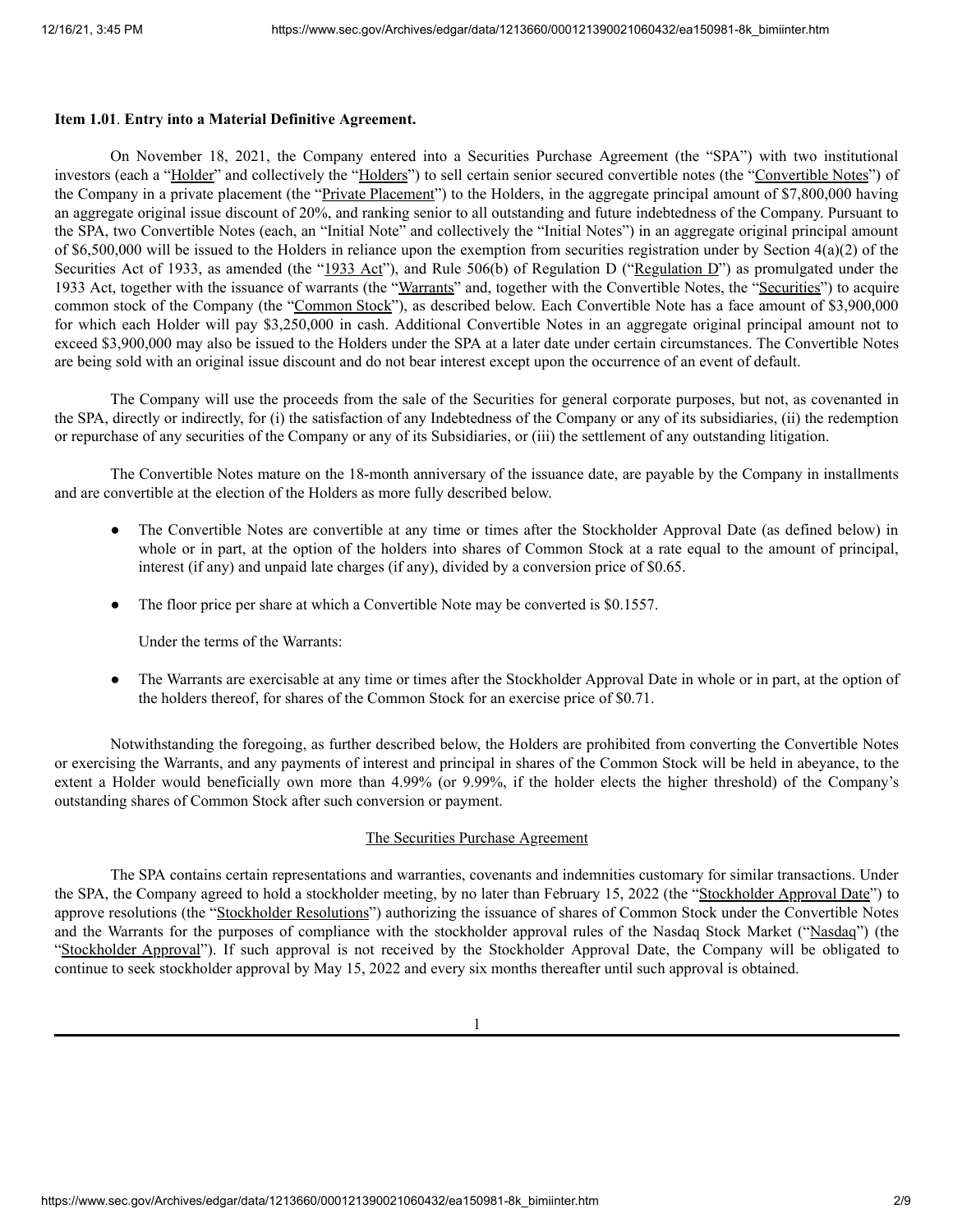## The Convertible Notes

#### *Maturity and Repayment Dates*

The Convertible Notes mature (the "Maturity Date") on the 18-month anniversary of the date on which they are issued (the "Issuance Date"). The principal amount is payable in equal installments beginning on the 6-month anniversary of the Issuance Date and each month thereafter until the Maturity Date. The Convertible Notes must be paid in cash and the Company may not prepay any portion of the principal amount or interest.

#### *Interest*

The Convertible Notes are being sold with an original issue discount and do not bear interest except upon the occurrence of an Event of Default (described below), in which event the applicable rate will be 13.00% per annum.

#### *Conversion*

The Convertible Notes are convertible at any time or times after the Stockholder Approval Date in whole or in part, at the option of the holders thereof, into shares of the Common Stock at a rate equal to the amount of principal, interest (if any) and unpaid late charges (if any), divided by a conversion price of \$0.65 (the "Conversion Price"). The Conversion Price is subject to standard adjustments in the event of any stock split, stock dividend, stock combination, recapitalization or other similar transaction.

The floor price per share at which a Convertible Note may be converted is \$0.1557 (the "Floor Price")

If the Company enters into any agreement to issue (or issue) any variable rate securities, the holder has the additional right to substitute such variable price (or formula) for the conversion price.

In connection with the occurrence of Events of Default, the holders of the Convertible Notes will be entitled to convert all or any portion of the Convertible Notes at an alternate conversion price equal to the lower of (i) the conversion price then in effect, and (ii) the lower of (A) 70% of the lowest VWAP of the Common Stock during the ten (10) consecutive trading day period ending and including the trading day immediately preceding the delivery or deemed delivery of the applicable notice of conversion and (B) 70% of the VWAP of the Common Stock as of the date of the delivery or deemed delivery of the applicable notice of conversion, but not less than the Alternate Conversion Floor Amount, which is the product obtained by multiplying (A) the higher of (i) the highest price that the Common Stock trades at on the trading day immediately preceding the relevant Alternate Conversion Date and (ii) the applicable Alternate Conversion Price and (B) the difference obtained by subtracting (I) the number of shares of Common Stock to be delivered to the holder on the applicable delivery deadline with respect to such Alternate Conversion from (II) the quotient obtained by dividing (x) the applicable Conversion Amount that the holder has elected to be the subject of the applicable Alternate Conversion, by (y) the applicable Alternate Conversion Price without giving effect to clause (x) of such definition (i.e. the Floor Price).

#### *Conversion Limitation and Exchange Cap*

The holders of the Convertible Notes will not have the right to convert any portion of the Convertible Notes, to the extent that, after giving effect to such conversion, such Holder (together with certain related parties) would beneficially own in excess of 4.99% of the shares of the Common Stock outstanding immediately after giving effect to such conversion. A holder may from time to time increase this limit to 9.99%, provided that any such increase will not be effective until the 61st day after delivery of a notice to the Company of such increase.

The Convertible Notes shall not be convertible until such time as the Company shall have obtained the Stockholder Approval.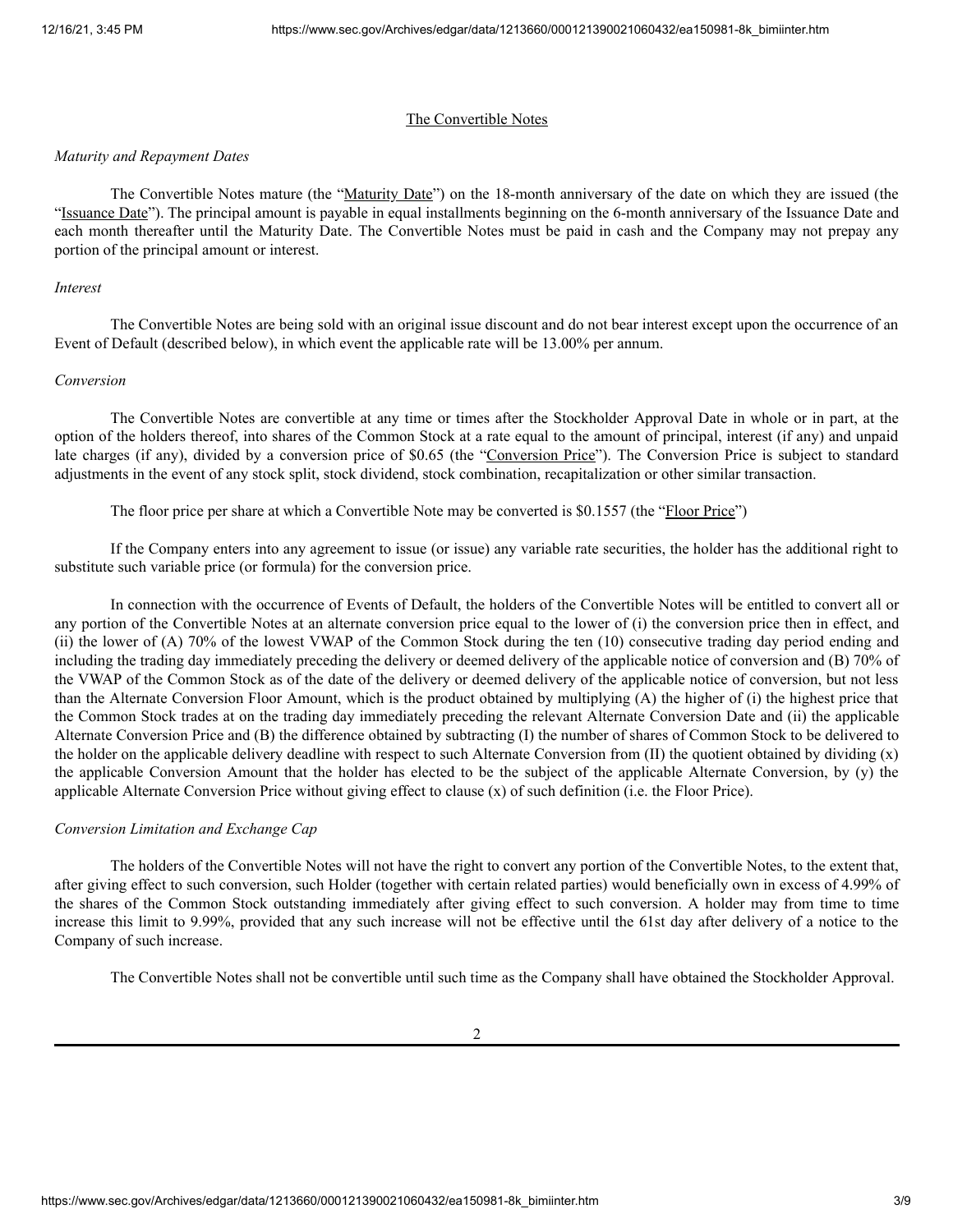## *Events of Default*

Events of Default include: (i) the failure of the applicable registration statement (the "Registration Statement") for the shares issuable upon conversion of the Convertible Notes and exercise of the Warrants to be filed with the SEC; (ii) the failure of the Company to maintain the effectiveness of the Registration Statement; (iii) suspension of trading of the Common Stock on a national securities exchange for five days; (iv) uncured conversion failure; (v) failure by the Company to maintain required share allocations for the conversion of the Convertible Notes and the exercise of the Warrants; (vi) failure by the Company to pay Principal when due; (vii) failure of the Company to remove restricted legends from shares issued to the Holder upon conversion of the Convertible Note or the Warrants; (viii) the occurrence of any default under, redemption of or acceleration prior to maturity of at least an aggregate of \$150,000 of Indebtedness of the Company; (ix) bankruptcy, insolvency, reorganization or liquidation proceedings or other proceedings for the relief of debtors shall be instituted by or against the Company or any Subsidiary and not dismissed within 30 days of initiation; (x) the commencement by the Company or any Subsidiary of a voluntary case or proceeding under any applicable federal, state or foreign bankruptcy, insolvency, reorganization or other similar law; (xi) commencement of any bankruptcy or similar proceeding, voluntary or involuntary, of the Company or any Subsidiary of the Company; (xii) final judgment for the payment of money aggregating in excess of \$150,000 are rendered against the Company or any Subsidiary of the Company and not bonded or discharged within 30 days; (xiii) failure of the Company or any Subsidiary to pay when due any debts in excess of \$150,000 due to any third party; (xiv) breaches by the Company or any Subsidiary of any representations or warranties in the SPA or any document contemplated thereby; (xv) a false or inaccurate certification by the Company that either (A) the "Equity Conditions" are satisfied, (B) there has been no "Equity Conditions Failure," or (C) as to whether any Event of Default has occurred; (xvi) failure of the Company or any Subsidiary to comply with the covenants in the Convertible Note; any material adverse effect occurring; or (xvii) any Event of Default occurs under any other Convertible Note.

In connection with an Event of Default, the holders of the Convertible Notes may require the Company to redeem in cash any or all of the Convertible Notes. The redemption price will equal the greater of (i) 110% of the outstanding principal of the Convertible Note to be redeemed and accrued and unpaid interest and unpaid late charges thereon, and (ii) an amount equal to market value of the shares of the Common Stock underlying the Convertible Notes, as determined in accordance with the Convertible Notes. Upon the occurrence of certain Events of Default relating to the bankruptcy of the Company, whether occurring prior to or following the maturity date, the Company will be required to immediately redeem the Convertible Notes, in cash, for an amount equal to 110% of the outstanding principal of the Convertible Notes, and accrued and unpaid interest and unpaid late charges thereon, without the requirement for any notice or demand or other action by any holder or any other person or entity.

## *Change of Control*

In connection with a Change of Control (as defined in the Convertible Notes), the holders of the Convertible Notes may require the Company to redeem all or any portion of the Convertible Notes. The redemption price per share will equal the greatest of (i) 110% of the outstanding principal of the Convertible Notes to be redeemed, and accrued and unpaid interest and unpaid late charges thereon, (ii) 110% of the market value of the shares of the Common Stock underlying the Convertible Notes, as determined in accordance with the Convertible Notes, and (iii) 110% of the aggregate cash consideration that would have been payable in respect of the shares of the Common Stock underlying the Convertible Notes, as determined in accordance with the Convertible Notes.

#### *Other Corporate Events*

The Company is not permitted to enter a Fundamental Transaction (as defined in the Convertible Notes), unless the successor entity assumes all of the obligations under the Convertible Notes pursuant to written agreements satisfactory to the holder of the Convertible Notes, and the successor entity is a publicly traded corporation whose shares of Common Stock are quoted or listed on a national securities exchange. If at any time the Company grants any Purchase Rights (as defined in the Convertible Note) or makes any distribution of assets pro rata to all or substantially all of the holders of any class of its Common Stock, then the holders of the Convertible Notes will be entitled to acquire the aggregate Purchase Rights or assets which such holder could have acquired if such holder had held the number of shares of the Common Stock acquirable upon complete conversion of the Convertible Notes (without taking into account any limitations on conversion) held by such holder immediately prior to the date as of which the record holders are to be determined for such grant of purchase rights or distributions. To the extent any such grant of rights or distribution would result in the holders exceeding the maximum percentage described in first paragraph of "—*Conversion Limitation and Exchange Cap*" above, such rights shall be held in abeyance for up to ninety trading days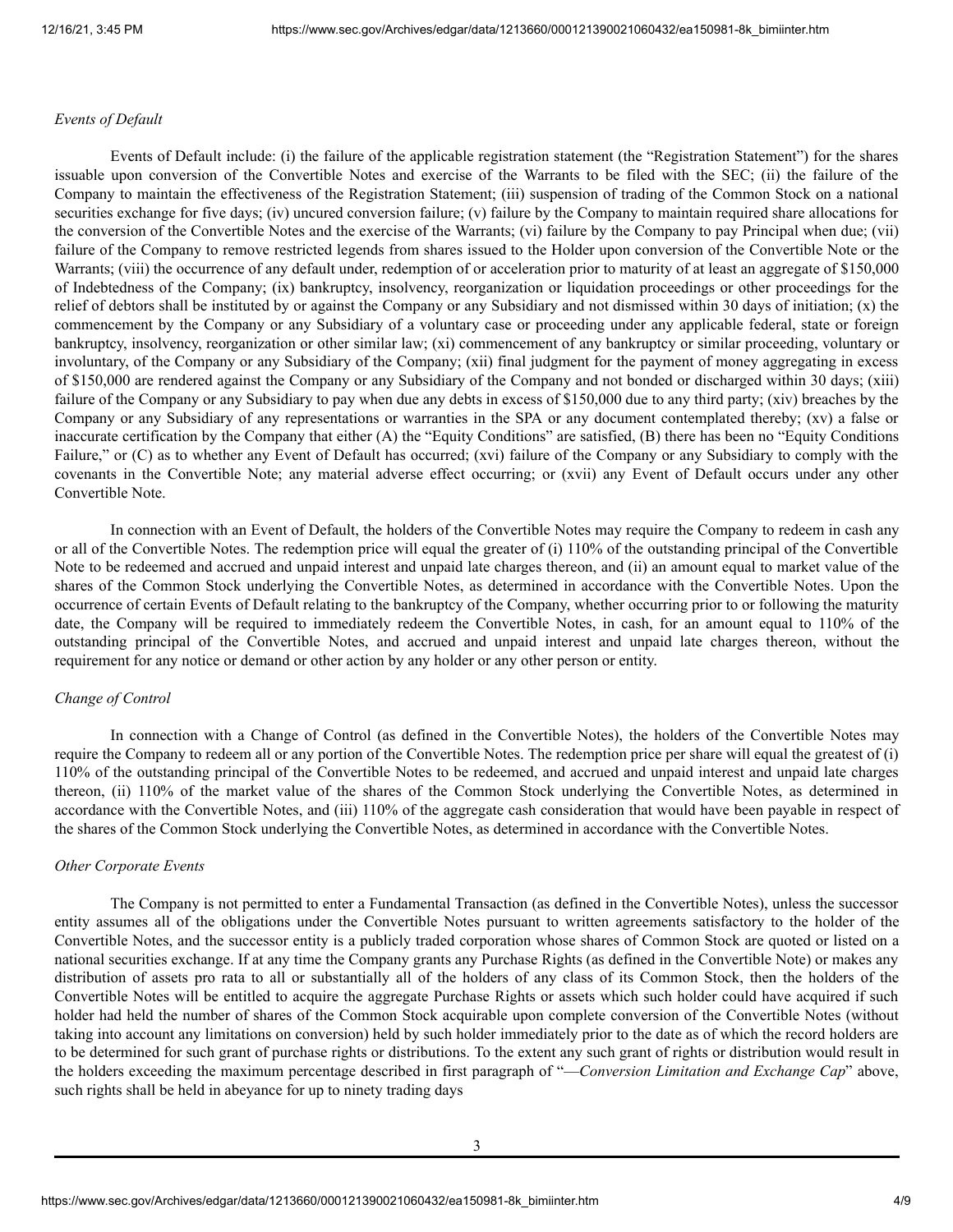#### *Installment Conversions and Redemptions*

The Convertible Notes require that, on each Installment Date, the Company will pay an amount of the Convertible Note equal to the lesser of 1/13<sup>th</sup> of the principal amount and the outstanding principal amount of The Convertible Notes then outstanding on such Installment Date, less amounts already converted or paid (the "Installment Amount"), together with interest and late charges, if any, thereon, in shares of the Common Stock, subject to the satisfaction of customary equity conditions (including minimum price and volume thresholds) (an "Installment Conversion").

If the Company satisfies such equity conditions (subject to the holder's right to waive any such condition), the Company will convert the portion of the Installment Amount subject to such Installment Conversion into shares of its Common Stock at a price per share equal to the lower of lowest of (i) the conversion price then in effect, (ii) the greater of (x) the Floor Price and (y) 82% of the sum of (A) the two (2) lowest VWAPs of the Common Stock on any Trading Day during the ten (10) consecutive Trading Day period ending and including the Trading Day immediately preceding the applicable Installment Date, divided by (B) two (2). All such determinations to be appropriately adjusted for any stock split, stock dividend, stock combination or other similar transaction during any such measuring period, but not less than the Floor Price. If the Company elects to effect and Installment Redemption (as defined in the Convertible Notes) or if an Installment Conversion is not permitted because certain equity conditions are not met, the Company must redeem the Installment Amount in cash at a price equal to 106% of its aggregate value.

The Holders of the Convertible Notes may elect to defer conversion until a subsequent Installment Date selected by each such Holder, or accelerate the conversion of future Installment Amounts to the current Installment Date, with the amount to be accelerated subject to certain restrictions as set forth in the Convertible Notes.

Notwithstanding the forgoing, and only during the period commencing on the Issuance Date and ending on the Stockholder Approval Date, the Company shall automatically be deemed to have elected to effect Installment Redemptions for all Installment Amounts.

## *Redemptions at Company Election*

At any time after the later of (x) thirty (30) calendar days after the Applicable Date (as defined in the SPA) and (y) the date no Equity Conditions Failure exists, the Company has the right to redeem all, but not less than all, of the Conversion Amount then remaining under this Notes at cash price equal to 200% of the greater of (i) the Conversion Amount being redeemed and (ii) the product of (1) the Conversion Rate with respect to the Conversion Amount being redeemed multiplied by (2) the greatest Closing Sale Price of the Common Stock on any trading day during the period commencing on the date immediately preceding such redemption notice date and ending on the Trading Day immediately prior to the date the Company makes the entire payment required to be made for the redemption.

## *Special Redemption Rights*

At any time after the Stockholder Approval Date, the Company has the right to acquire up to such portion of the Convertible Notes equal to the lesser of  $(x)$  all of the Conversion Amount then outstanding as of such date of determination and  $(y)$  the Holder Pro Rata Amount of \$150,000 of the aggregate Principal of the Note, with \$1.00.

## *Additional Convertible Notes*

Subject to the terms and conditions set forth in the SPA, each Holder of a Convertible Note may, upon written notice to the Company, require the Company to participate in an Additional Closing (as defined in the SPA) for the purchase by such Holder, and the sale by the Company, of a Convertible Note in an original principal amount of set forth opposite such holder's name in the SPA, the aggregate principal amount of which for all Holders shall not exceed \$3,900,000.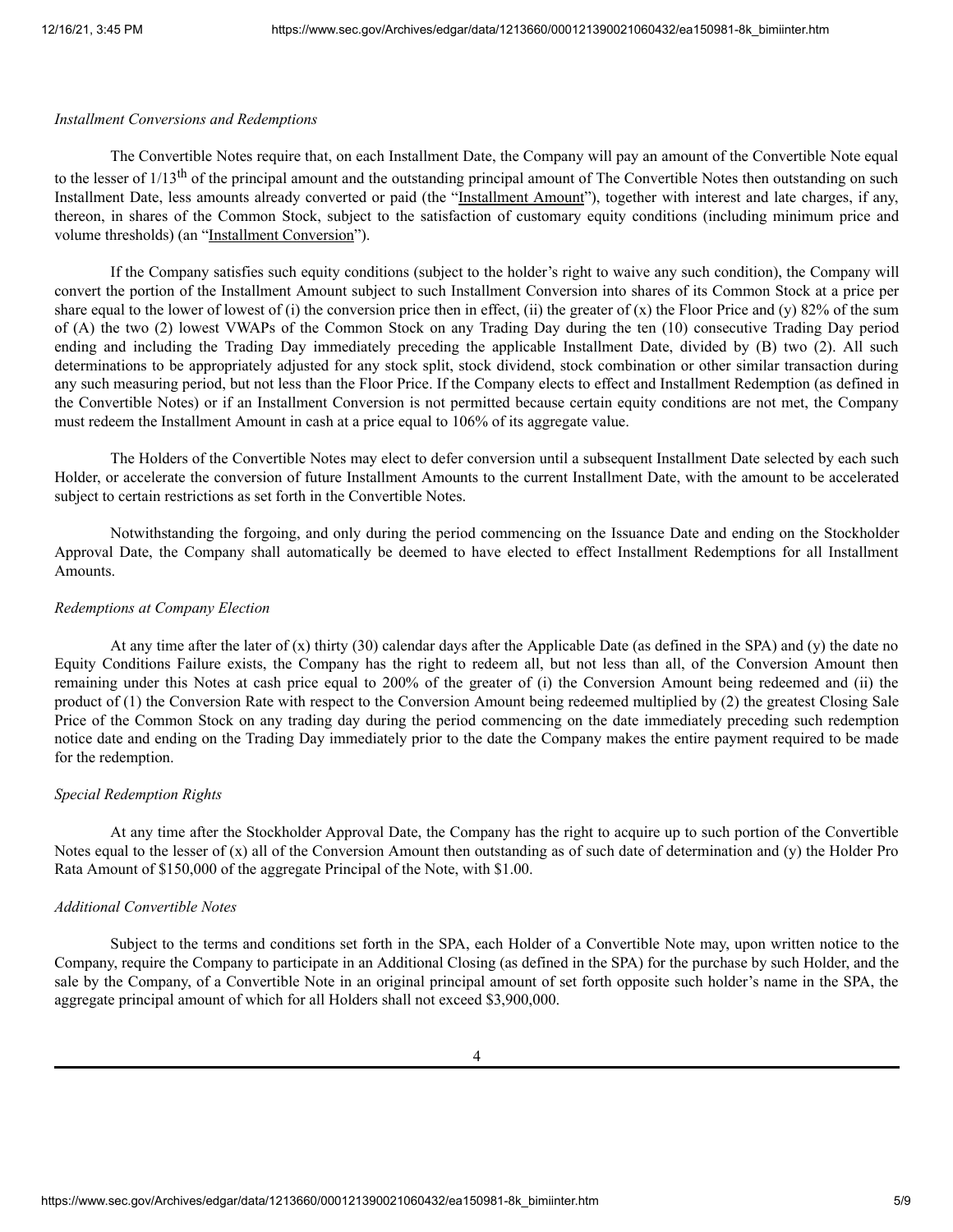#### *Covenants*

The Company will be subject to certain customary affirmative and negative covenants regarding the incurrence of indebtedness, the existence of liens, the repayment of indebtedness, the payment of cash in respect of dividends, distributions or redemptions, and the transfer of assets, among other matters.

## The Warrants

#### *Expiration and Exercise*

The Warrants, for the purchase of an aggregate of 1,800,000 shares of the Company's Common Stock (subject to standard adjustments in the event of any stock split, stock dividend, stock combination, recapitalization or other similar transaction), expire on the fourth anniversary of the Issuance Date (the "Expiration Date"). Prior to or on the Expiration Date, the Warrants are exercisable at any time after the Stockholder Approval Date, in whole or in part, at the option of the holders.

The exercise price for the Warrants (subject to possible standard adjustments in the event of any stock split, stock dividend, stock combination, recapitalization or other similar transaction) is \$0.71. The Warrants may be exercised by means of a cashless exercise.

#### *Exercise Limitation and Exchange Cap*

The holders of the Warrants will not have the right to convert any portion of the Warrants to the extent that, after giving effect to such conversion, such holder (together with certain related parties) would beneficially own in excess of 4.99% of the shares of the Company's Common Stock outstanding immediately after giving effect to such exercise. A holder may from time to time increase this limit to 9.99%, provided that any such increase will not be effective until the 61st day after delivery of a notice to the Company of such increase.

In addition, unless the Company obtains the approval of its stockholders, the Company is prohibited from issuing any shares of Common Stock upon exercise of the Warrants or otherwise pursuant to the terms of the Warrants, if the issuance of such shares of Common Stock would exceed the aggregate number of shares of Common Stock which the Company may issue upon conversion or exercise (as the case may be) of the Notes and the Warrants or otherwise without breaching the Company's obligations under the rules or regulations of the Nasdaq Capital Market (the number of shares which may be issued without violating such rules and regulations, including rules related to the aggregate of offerings under NASDAQ Listing Rule 5635(d)).

### *Events of Default*

Events of Default are cross-referenced to the definition contained in the Convertible Notes (see summary of the Notes above in the paragraph "*Events of Default*").

At any time after the occurrence of an Event of Default, at the request of a holder, the Company or the Successor Entity (as the case may be) shall purchase the Warrant from the Holder on the date of such request by paying to the Holder cash in an amount equal to the Event of Default Black Scholes Value (as defined in the Warrants).

5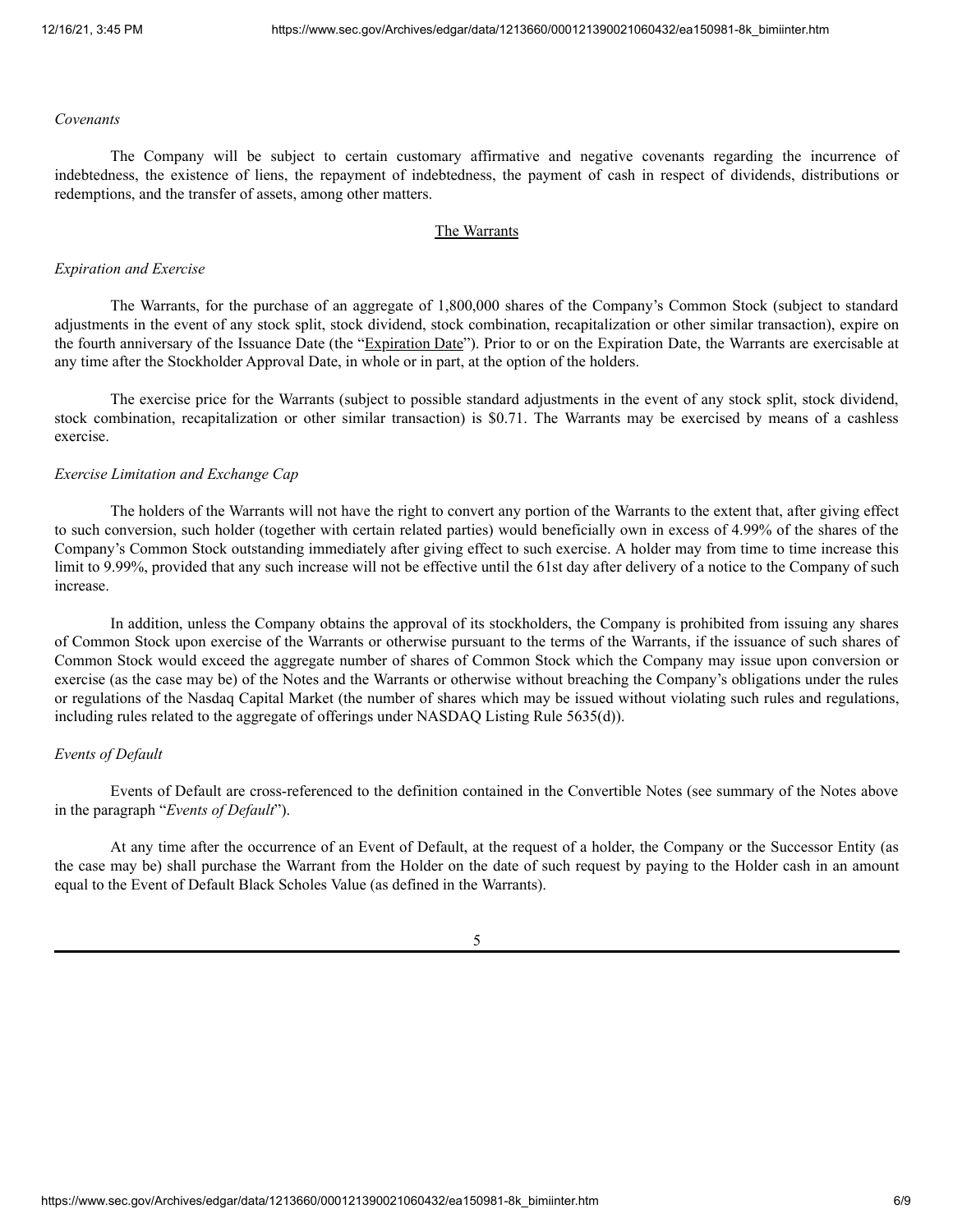#### *Other Corporate Events*

The Company cannot enter a Fundamental Transaction (as defined in the Warrants), unless the successor entity assumes all of the obligations under the Warrants pursuant to written agreements satisfactory to the holder of the Warrants, and the successor entity is a publicly traded corporation whose shares of Common Stock are quoted or listed on a national securities exchange. If at any time the Company grants any Purchase Rights (as defined in the Warrants) or makes any distribution of assets pro rata to all or substantially all of the holders of any class of its Common Stock, then the holders of the Warrants will be entitled to acquire the aggregate Purchase Rights or assets which such holder could have acquired if such holder had held the number of shares of the Company's Common Stock acquirable upon complete exercise of the Warrants held by such holder immediately prior to the date as of which the record holders are to be determined for such grant of purchase rights or distributions. To the extent any such grant of rights or distribution would result in the holders exceeding the maximum percentage described in first paragraph of "Exercise Limitation and Exchange Cap" above, such rights shall be held in abeyance for up to ninety trading days.

Notwithstanding the foregoing, at the request of the a Holder delivered at any time commencing on the earliest to occur of  $(x)$ the public disclosure of any Fundamental Transaction, (y) the consummation of any Fundamental Transaction and (z) the Holder first becoming aware of any Fundamental Transaction through the date that is ninety (90) days after the public disclosure of the consummation of such Fundamental Transaction by the Company pursuant to a Current Report on Form 8-K filed with the SEC (in each case, excluding the Energy Sale), the Company or the Successor Entity (as the case may be) shall purchase the Warrant from the Holder on the date of such request by paying to the Holder cash in an amount equal to the Black Scholes Value (as defined in the Warrants). Payment of such amounts shall be made by the Company (or at the Company's direction) to the Holder on or prior to the later of (x) the second (2nd) trading day after the date of such request and (y) the date of consummation of such Fundamental Transaction.

#### Registration Rights Agreement

In connection with the Private Placement, the Company and the Holders entered into a Registration Rights Agreement (the "Registration Rights Agreement"). Pursuant to the Registration Rights Agreement, the Company has agreed to file and maintain with the SEC a registration statement for resale of the shares of Common Stock issuable upon conversion of the Convertible Notes and exercise of the Warrants.

## Placement Agent

FT Global Capital Inc. ("FT Global") acted as the exclusive placement agent in connection with the offering, and received a cash fee of 8% of the aggregate amount of capital received by the Company in this offering, plus \$50,000 in offering related reimbursed expenses, and placement agent warrants at an initial exercise price of \$0.71 per share, to purchase up to that number of shares of common stock equal to 8% of the aggregate number of shares of common stock placed in the offering, subject to adjustment based on the number of shares of common stock issued pursuant to the Notes placed in the offering. If additional Notes are purchased by the Holders under the SPA, FT Global will be entitled to additional placement agent warrants in connection with such additional Notes.

The preceding description is a summary of the agreements entered into by the Company in connection with the abovereferenced transaction, and does not purport to be a complete description of the rights and obligations of the parties thereunder. Such summaries do not purport to be complete and are qualified in their entirety by reference to the SPA, the Convertible Notes, the Warrants, the Registration Rights Agreement and the other transaction agreements, which are filed as exhibits to this Current Report. Investors and security holders of the Company are urged to read the exhibits filed herewith in **their entirety because they contain important information about the transaction.**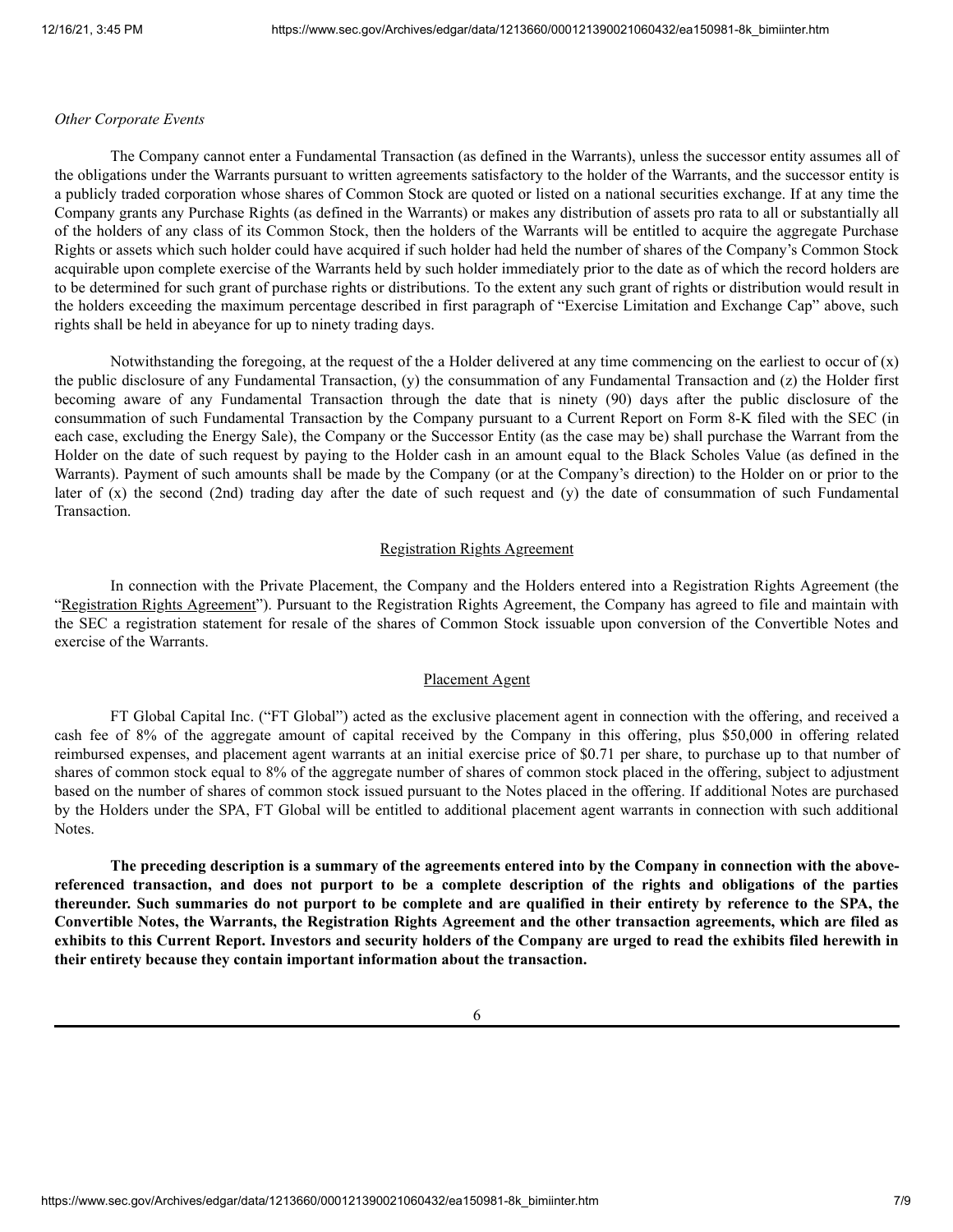# Item 2.03. Creation of a Direct Financial Obligation or an Obligation under an Off-Balance Sheet Arrangement of a **Registrant.**

The information included in Item 1.01 of this Current Report on Form 8-K is also incorporated by reference into this Item 2.03 of this Current Report on Form 8-K to the extent required.

## **Item 3.02 Unregistered Sales of Equity Securities**

The information included in Item 1.01 of this Current Report on Form 8-K is also incorporated by reference into this Item 3.02 of this Current Report on Form 8-K to the extent required. The Convertible Note, the Conversion Shares and the Payoff Shares are being offering and sold pursuant to the exemption from the registration requirements of the 1933 Act, under by Section 4(a)(2) thereof and Rule 506 of Regulation D promulgated thereunder, for the sale of securities not involving a public offering.

## **Item 8.01 Other Information**

On November 18, 2021, the Registrant issued a press release announcing the execution of the SPA. A copy of the press release is attached as Exhibit 99.1 to this current report on Form 8-K and is incorporated by reference herein.

The information under this Item 8.01, including Exhibit 99.1, is deemed "furnished" and not "filed" under Section 18 of the Securities Exchange Act of 1934, as amended (the "Exchange Act"), or otherwise subject to the liability of that section, and shall not be incorporated by reference into any registration statement or other document filed under the Securities Act of 1933, as amended, or the Exchange Act, except as shall be expressly set forth by specific reference in such filing.

The information in this Current Report on Form 8-K, including Exhibit 99.1, may contain forward-looking statements based on management's current expectations and projections, which are intended to qualify for the safe harbor of Section 27A of the Securities Act of 1933, as amended, and Section 21E of the Securities Exchange Act of 1934, as amended. The statements contained herein that are not historical facts are considered "forward-looking statements." Such forward-looking statements may be identified by, among other things, the use of forward-looking terminology such as "believes," "expects," "may," "will," "should," or "anticipates" or the negative thereof or other variations thereon or comparable terminology, or by discussions of strategy that involve risks and uncertainties. In particular, statements regarding the efficacy of investment in research and development are examples of such forwardlooking statements. The forward-looking statements include risks and uncertainties, including, but not limited to, the effect of political, economic, and market conditions and geopolitical events; legislative and regulatory changes that affect our business; the availability of funds and working capital; the actions and initiatives of current and potential competitors; investor sentiment; and our reputation. The Registrant not undertake any responsibility to publicly release any revisions to these forward-looking statements to take into account events or circumstances that occur after the date of this report. Additionally, the Registrant does not undertake any responsibility to update you on the occurrence of any unanticipated events, which may cause actual results to differ from those expressed or implied by any forward-looking statements. The factors discussed herein are expressed from time to time in the Registrant's filings with the Securities and Exchange Commission available at http://www.sec.gov.

## **Item 9.01 Financial Statements, Pro Forma Financial Information and Exhibits.**

(d) Exhibits:

| Exhibit | Description                                                                 |
|---------|-----------------------------------------------------------------------------|
|         |                                                                             |
| 10.1    | Form of Securities Purchase Agreement.                                      |
| 10.2    | Form of Secured Convertible Promissory Note.                                |
| 10.3    | Form of Warrant.                                                            |
| 10.4    | Form of Registration Rights Agreement.                                      |
| 99.1    | Press Release dated November 18, 2021                                       |
| 104     | Cover Page Interactive Data File (embedded within the Inline XBRL document) |
|         |                                                                             |